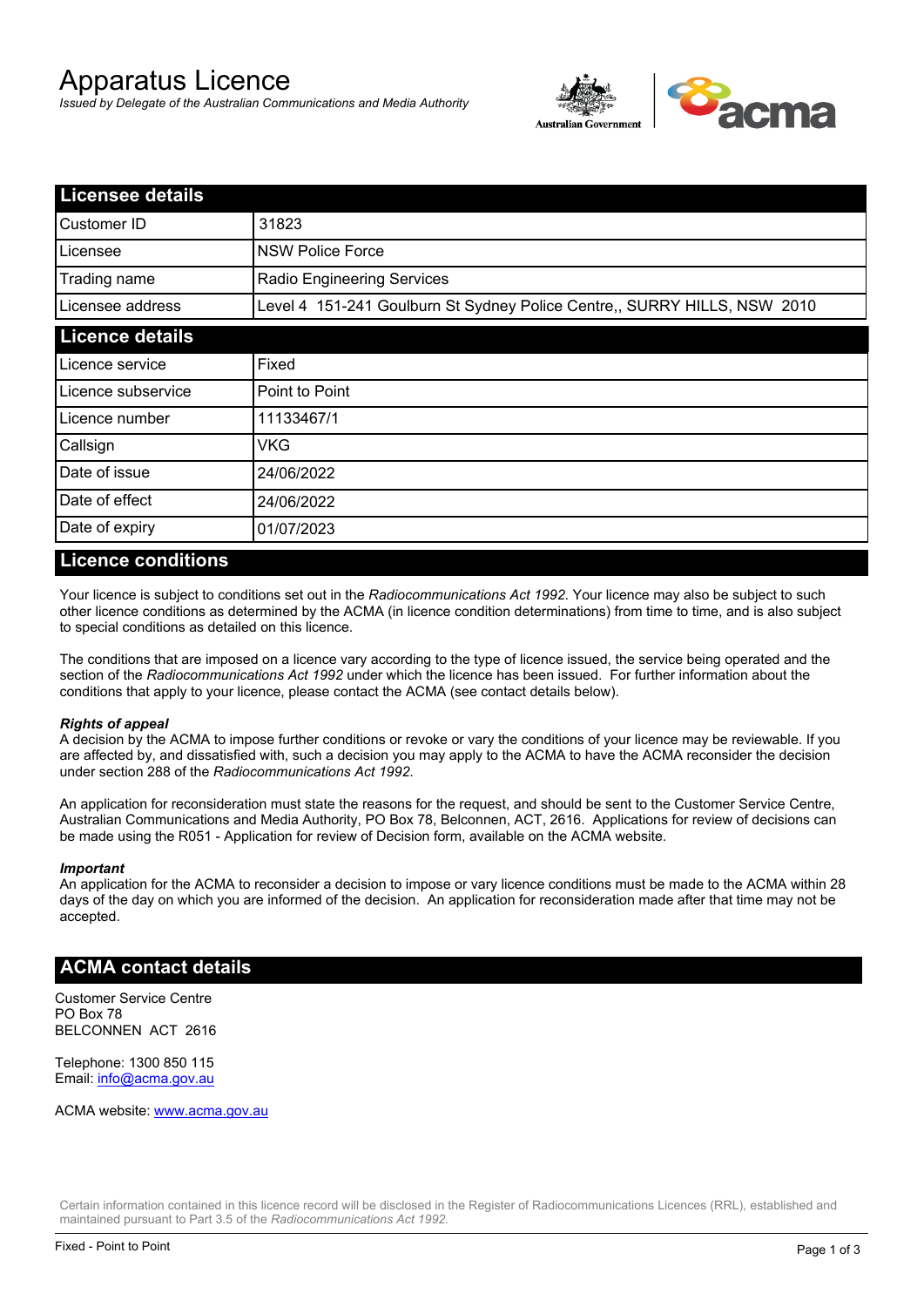# **Advisory Notes applying to licence no.: 11133467/1**

Conditions applicable to the operation of Point to Point station(s) authorised under this licence can be found in the Radiocommunications Licence Conditions (Apparatus Licence) Determination and the Radiocommunications Licence Conditions (Fixed Licence) Determination, the 'fixed licence lcd'. Copies of these determinations are available from the ACMA and from the ACMA home page (www.acma.gov.au).